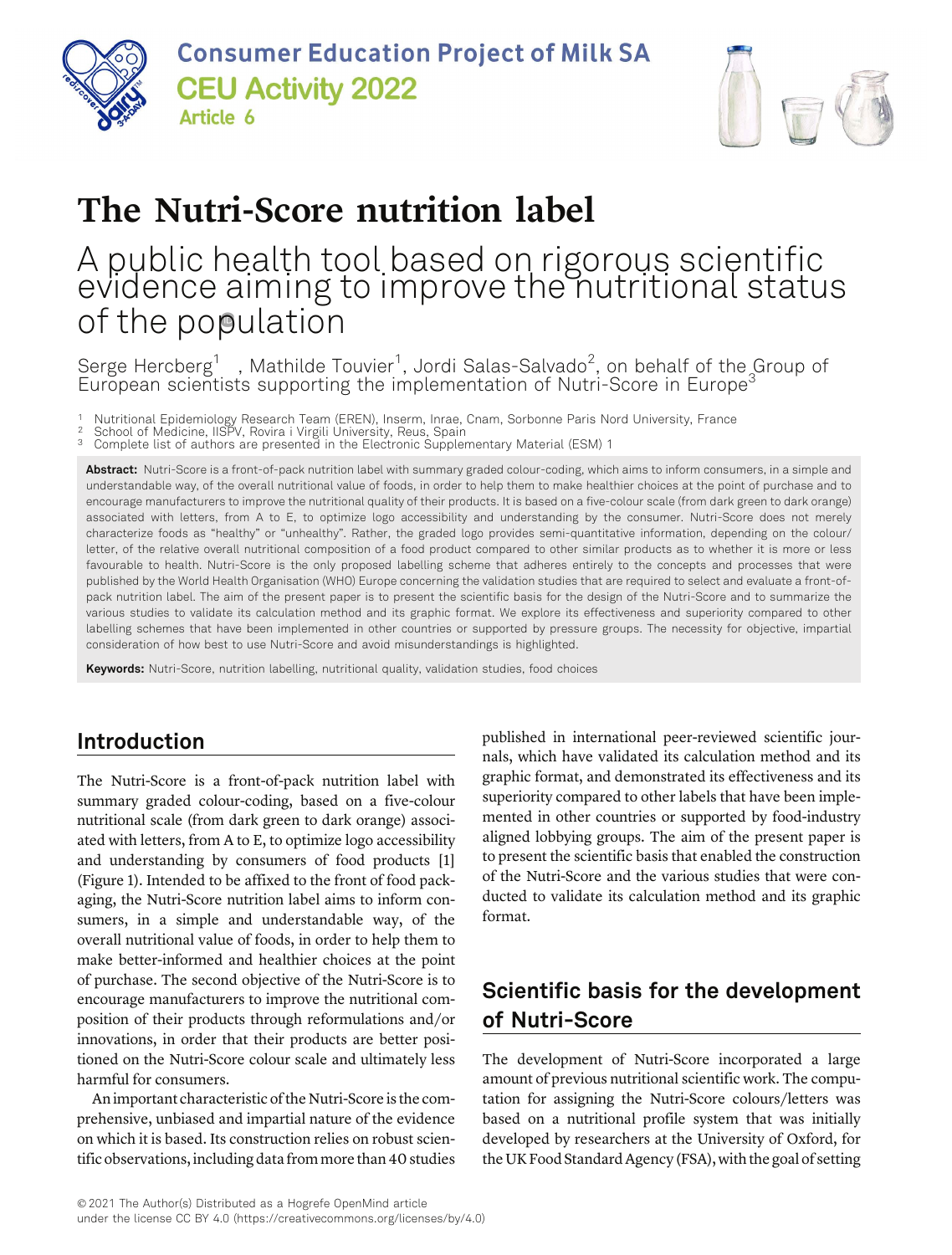

Figure 1. Graphical format of Nutri-Score.

rules for regulating television advertising to children [2–7]. A rigorous process incorporating numerous studies had been used to justify the nutrients or elements retained in the algorithm and to limit, through sensitivity studies, their number and to avoid redundancy between elements. For example, the inclusion of fruits and vegetables in the calculation was shown to be an excellent proxy for the quantity of certain vitamins, such as vitamin C and pro-vitamin A (beta carotene) [2, 3]. Similarly, proteins were selected as a proxy for the quanity of minerals and trace elements in food products, such as calcium and iron. Finally, this work allowed the identification and inclusion in the final global nutritional score of only those nutrients and elements that were relevant for nutritional health and whose consumption should either be limited or promoted in the public health interest.

A fundamental requirement of any practically applicable labelling system is the inclusion of nutrients and elements that are already described in the mandatory nutritional tables and lists of ingredients found on the back of food products in Europe (which can be difficult for many consumers to interpret). The decision to base the Nutri-Score algorithm on composition data which is already available and accessible to consumers allows complete transparency and the ability for everyone to verify the correct attribution of the colour/letter of the Nutri-Score. By taking into consideration proxies for some vitamins and minerals, the algorithm takes into accounts more items than only those listed for its calculation.

The final nutrient profiling system (named FSA NPS) was initially intended to be used in a binary way in the United Kingdom to authorize (or not) TV advertisement for foods aimed at children. This system was the subject in 2015 of modelling studies by the French High Council of Public Health (HCSP), an expert independent agency providing public health advice for policymakers [8]. This agency set the four thresholds defining the five colours/letters of Nutri-Score, from A (dark green) to E (dark orange). On a public health basis, the HCSP made some specific adjustments of the original FSA NPS for three food categories; beverages, cheeses and added fats (as suggested by the French Food Safety Agency ANSES and the scientific designers of the Nutri-Score) with the aim of improving the evidence of the variations of the nutritional quality within these three food groups. Contrary to what is

sometimes argued, it is not the fact that France is a "cheese country" that led to these changes, but rather that the initial algorithm placed all cheeses in the same category (E) and thus did not take into account the contribution of different items included in this food group to nutritional recommendations (concerning dairy products) in particular with regard to calcium and fat content. After modest adjustment of the algorithm by the HCSP (incorporating a consideration of proteins as a proxy of calcium content), the cheeses are mainly distributed in categories D and E with some in C, such as Italian Ricotta and Mozzarella cheeses, allowing consumers to visualize their relative differences in nutritional composition. The same reasoning was applied for beverages and added fats to allow a better discrimination of products within these groups in accordance with public health nutritional recommendations. Based on scientific data (and in particular results of recent intervention studies with olive oil) [9], the French Public Health Agency (Santé Publique France) responsible for developing Nutri-Score has subsequently included olive oil (as well as nuts and rapeseed oils) as positive and desirable elements in the algorithm, moving these products from D to C. Category C is the best possible class for added fats, consistent with the Mediterranean diet model and with the nutritional recommendations of most European countries where added fats should only be ingested in limited quantities, with a preference for certain vegetable oils.

### Scientific studies demonstrating the effectiveness of the Nutri-Score

To assess the real quality of a nutrition front-of-pack label, it is necessary to be able to estimate both the relevance of the algorithm on which its computation is based as well as the performance of its graphic format. For that, there is a conceptual scheme described in the scientific literature [10, 11] and a detailed process published by the WHO [12–14], describing the validation studies required to evaluate and select a nutrition front-of-pack label. Nutri-Score uses the only logo that adheres to the entire conceptual scheme and all stages of the validation process (Figure 2). Numerous scientific publications in peer-reviewed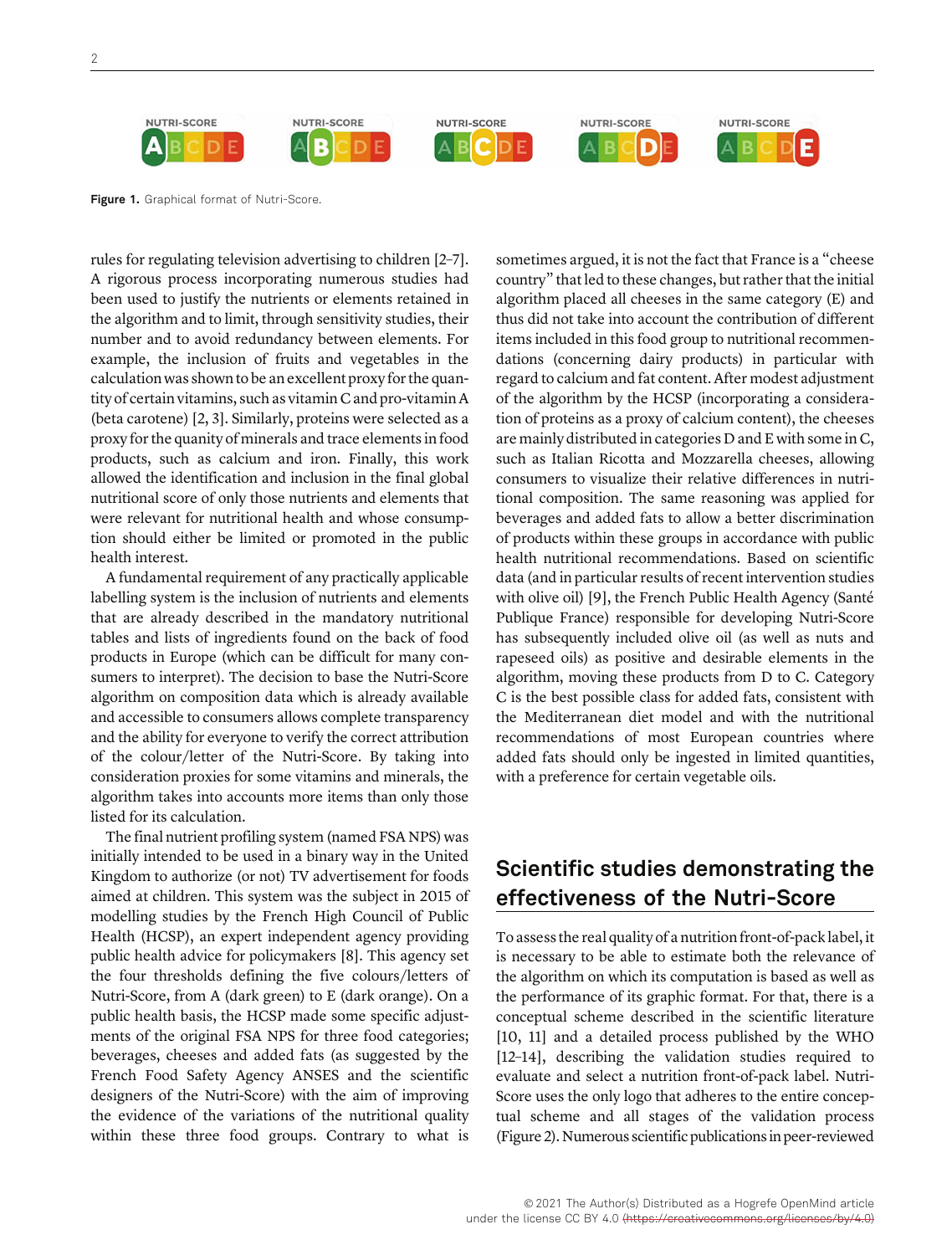

international journals have validated both its computational algorithm and its graphic format [15].

### Validation of the algorithm (nutrient profiling system) underlying the Nutri-Score

### Ability of the nutrient profiling system to classify foods adequately

Various studies analysing generic food composition tables from eight European countries (EUROFIR database [16]) and a large database of branded products covering the food markets of 13 European countries (Open Food Facts database [17]) have highlighted that for all the tested European countries, the food classification by Nutri-Score was generally consistent with public health nutritional recommendations : the majority of products containing mainly fruit and vegetables are classified in A or B, while the majority of sweet and salted snacking products, sauces and animal fats are classified in D or E. The consistency was also confirmed within specific food groups: in the starch food group, pulses, pasta and rice are overall ranked more favourably than breakfast cereals; in the dairy group, milk and yogurt are better ranked than cheeses. Composite dishes are widely distributed, highlighting the variability of products in this specific category. Finally, concerning beverages, while the majority of fruit juices are classified C, sodas are classified E and only water is A. In addition, in all European countries, high variability was observed for all food groups, insofar as the foods in each category were systematically distributed into at least three classes of the Nutri-Score. For similar products of different brands, at least two colour classes are identified each time. The ability of the Nutri-Score to identify differences in nutritional quality of foods is

particularly useful in enabling consumers to compare foods within specific categories.

### Validation of the nutrient profile system vs food consumption, nutrient intake and biomarkers of nutritional status at individual level

The scoring underlying the Nutri-Score was then validated in various epidemiological studies (in general populations of volunteers and in representative random samples) based on data from individual food surveys conducted on several thousand participants (with biological markers in some studies) [18–21]. Individuals with a nutritional profile of dietary intake corresponding to a better Nutri-Score have higher consumption of fruits, vegetables and fish, lower consumption of sweet, fatty and salted snacking products, higher intake of fibre, vitamin C, beta-carotene, calcium, zinc and iron, lower saturated fatty acid intakes, better adherence to public health nutritional guidelines and more favourable antioxidant profiles (higher blood levels of vitamin C and beta-carotene) [20]. These studies demonstrate that eating foods that are better ranked on the Nutri-Score scale is associated with better overall nutritional quality of the diet and better nutritional status of individuals.

### Prospective association of the individual dietary index (corresponding to the nutrient profiling system) with health outcomes

Ultimately, the most important consideration regarding the usefulness and importance of Nutri-score is whether or not it is associated with and predicts health outcomesin individuals. The Nutri-Score has been validated in this way in several prospective cohort studies. The Nutri-Score algorithm has been studied in large cohorts in France, Spain and elsewhere in Europe (Table 1). The French SU.VI. MAX study (6,435 subjects followed for 13 years) [22–25]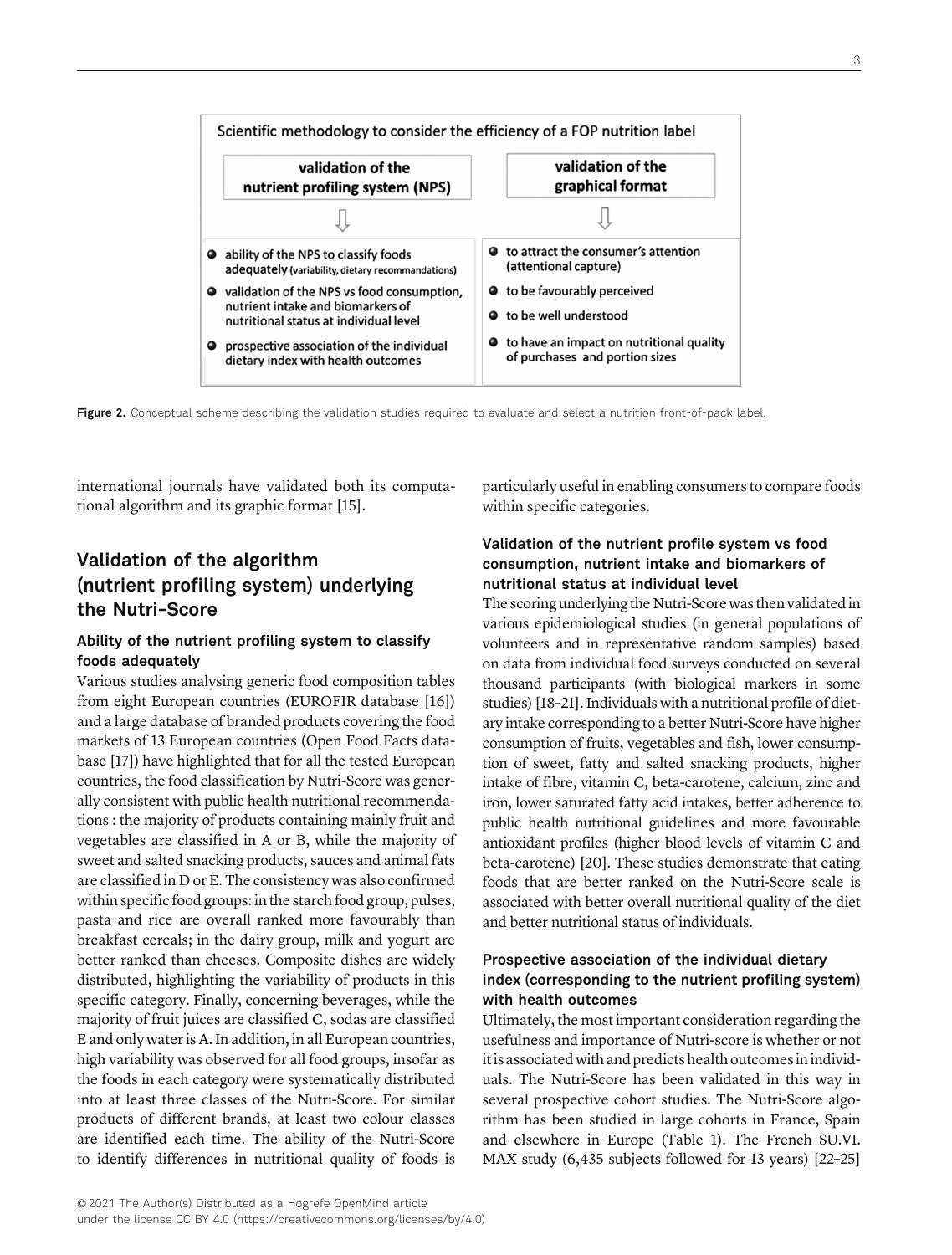Cohort number

| Publication                                                 | of subjects mean                    | Method of computation            |                                                                                                                     |                              |                   |          |  |
|-------------------------------------------------------------|-------------------------------------|----------------------------------|---------------------------------------------------------------------------------------------------------------------|------------------------------|-------------------|----------|--|
| country                                                     | follow-up                           | Main outcome                     | of the score                                                                                                        | Exposition                   | Association       | P trend  |  |
| Julia et al.,<br>2015 [23]<br>France                        | SU.VI.MAX n=6,435<br>13 years       | Metabolic syndrome               | Arithmetic mean of the<br>algorithm underlying the<br>continuous Nutri-Score,<br>weighted by the energy<br>consumed | Quartile 4 vs.<br>Quartile 1 | 1.43 (1.08; 1.89) | 0.02     |  |
| Egnell et al.,<br>2020 [31]<br>France                       | NutriNet-Santé<br>n=71,403 10 years | Overweight                       | Arithmetic mean of the<br>algorithm underlying the                                                                  | Tertile 3 vs.<br>Tertile 1   | 1.27(1.17; 1.37)  | < 0.0001 |  |
|                                                             |                                     | Obesity                          | continuous Nutri-Score,<br>weighted by the energy<br>consumed                                                       | Tertile 3 vs.<br>Tertile 1   | 1.14(1.00; 1.30)  | 0.05     |  |
| Julia et al.,<br>2015 [24]<br>France                        | SU.VI.MAX n=6,435<br>13 years       | Overweight in men                | Arithmetic mean of the<br>algorithm underlying the                                                                  | Quartile 4 vs.<br>Quartile 1 | 1.61(1.06; 2.43)  | 0.02     |  |
|                                                             |                                     | Overweight in women              | continuous Nutri-Score,<br>weighted by the energy                                                                   | Quartile 4 vs.<br>Quartile 1 | 0.74(0.54; 1.02)  | 0.04     |  |
|                                                             |                                     | Obesity in men                   | consumed                                                                                                            | Quartile 4 vs.<br>Quartile 1 | 1.91(1.12; 3.26)  | 0.01     |  |
|                                                             |                                     | Obesity in women                 |                                                                                                                     | Quartile 4 vs.<br>Quartile 1 | 0.91(0.56; 1.49)  | 0.39     |  |
| Adriouch<br>et al., 2016<br>[22] France                     | SU.VI.MAX n=6,515<br>13 years       | Cardiovascular<br>diseases       | Arithmetic mean of the<br>algorithm underlying the<br>continuous Nutri-Score,<br>weighted by the energy<br>consumed | Quartile 4 vs.<br>Quartile 1 | 1.61(1.05; 2.47)  | 0.03     |  |
| Adriouch<br>et al., 2017                                    | NutriNet-Santé<br>n=75,801 13 years | Cardiovascular<br>diseases       | Arithmetic mean of the<br>algorithm underlying the                                                                  | Quartile 4 vs.<br>Quartile 1 | 1.40 (1.06; 1.84) | 0.01     |  |
| [25] France                                                 |                                     | Coronary heart<br>diseases       | continuous Nutri-Score,<br>weighted by the energy                                                                   | Quartile 4 vs.<br>Quartile 1 | 1.62 (1.12; 2.35) | 0.01     |  |
|                                                             |                                     | Stroke                           | consumed                                                                                                            | Quartile 4 vs.<br>Quartile 1 | 1.17(0.77; 1.77)  | 0.28     |  |
| Donnenfeld<br>et al., 2015<br>[21] France                   | SU.VI.MAX n=6,435<br>13 years       | Cancers (overall)                | Arithmetic mean of the<br>algorithm underlying the                                                                  | Quintile 5 vs.<br>Quintile 1 | 1.34(1.00; 1.81)  | 0.03     |  |
|                                                             |                                     | Prostate cancer                  | continuous Nutri-Score,<br>weighted by the energy                                                                   | Quintile 5 vs.<br>Quintile 1 | 1.31 (0.74; 2.33) | 0.4      |  |
|                                                             |                                     | Breast cancer                    | consumed                                                                                                            | Quintile 5 vs.<br>Quintile 1 | 1.08(0.60; 1.94)  | 0.9      |  |
| Deschasaux<br>et al., 2017<br>[26] France                   | NutriNet-Santé<br>n=46,864 13 years | Breast cancer                    | Arithmetic mean of the<br>algorithm underlying the                                                                  | Quintile 5 vs.<br>Quintile 1 | 1.52(1.11; 2.08)  | 0.002    |  |
|                                                             |                                     | Pre-menopausal<br>breast cancer  | continuous Nutri-Score,<br>weighted by the energy                                                                   | Quintile 5 vs.<br>Quintile 1 | 2.46 (1.27; 4.75) | 0.004    |  |
|                                                             |                                     | Post-menopausal<br>breast cancer | consumed                                                                                                            | Quintile 5 vs.<br>Quintile 1 | 1.25(0.85; 1.84)  | 0.09     |  |
| Deschasaux<br>et al., 2018<br>[29] Europe<br>(10 countries) | EPIC n=471,495<br>adults 15.3 years | Cancers (overall)                | Arithmetic mean of the<br>algorithm underlying the                                                                  | Quintile 5 vs.<br>Quintile 1 | 1.07(1.03; 1.10)  | < 0.001  |  |
|                                                             |                                     | Colo-rectal cancer               | continuous Nutri-Score,<br>weighted by the energy                                                                   | Quintile 5 vs.<br>Quintile 1 | 1.11(1.01; 1.22)  | 0.02     |  |
|                                                             |                                     | Breast cancer                    | consumed                                                                                                            | Quintile 5 vs.<br>Quintile 1 | 1.06(0.99; 1.14)  | 0.05     |  |
|                                                             |                                     | Prostate cancer                  |                                                                                                                     | Quintile 5 vs.<br>Quintile 1 | 1.07 (0.98; 1.17) | 0.04     |  |
| Deschasaux<br>et al., 2020<br>[30] Europe<br>(10 countries) | EPIC n=501,594<br>adults 17 years   | Mortality (all causes)           | Arithmetic mean of the<br>algorithm underlying the                                                                  | Quintile 5 vs.<br>Quintile 1 | 1.06(1.03; 1.09)  | < 0.001  |  |
|                                                             |                                     | Cardiovascular<br>mortality      | continuous Nutri-Score,<br>weighted by the energy                                                                   | Quintile 5 vs.<br>Quintile 1 | 1.04(0.98; 1.11)  | 0.02     |  |
|                                                             |                                     | Cancer mortality                 | consumed                                                                                                            | Quintile 5 vs.<br>Quintile 1 | 1.08(1.03; 1.13)  | 0.001    |  |

Table 1. Prospective studies testing the association of the individual dietary index (corresponding to the nutrient profiling system underlying the Nutri-Score) with health outcomes

(Continued on next page)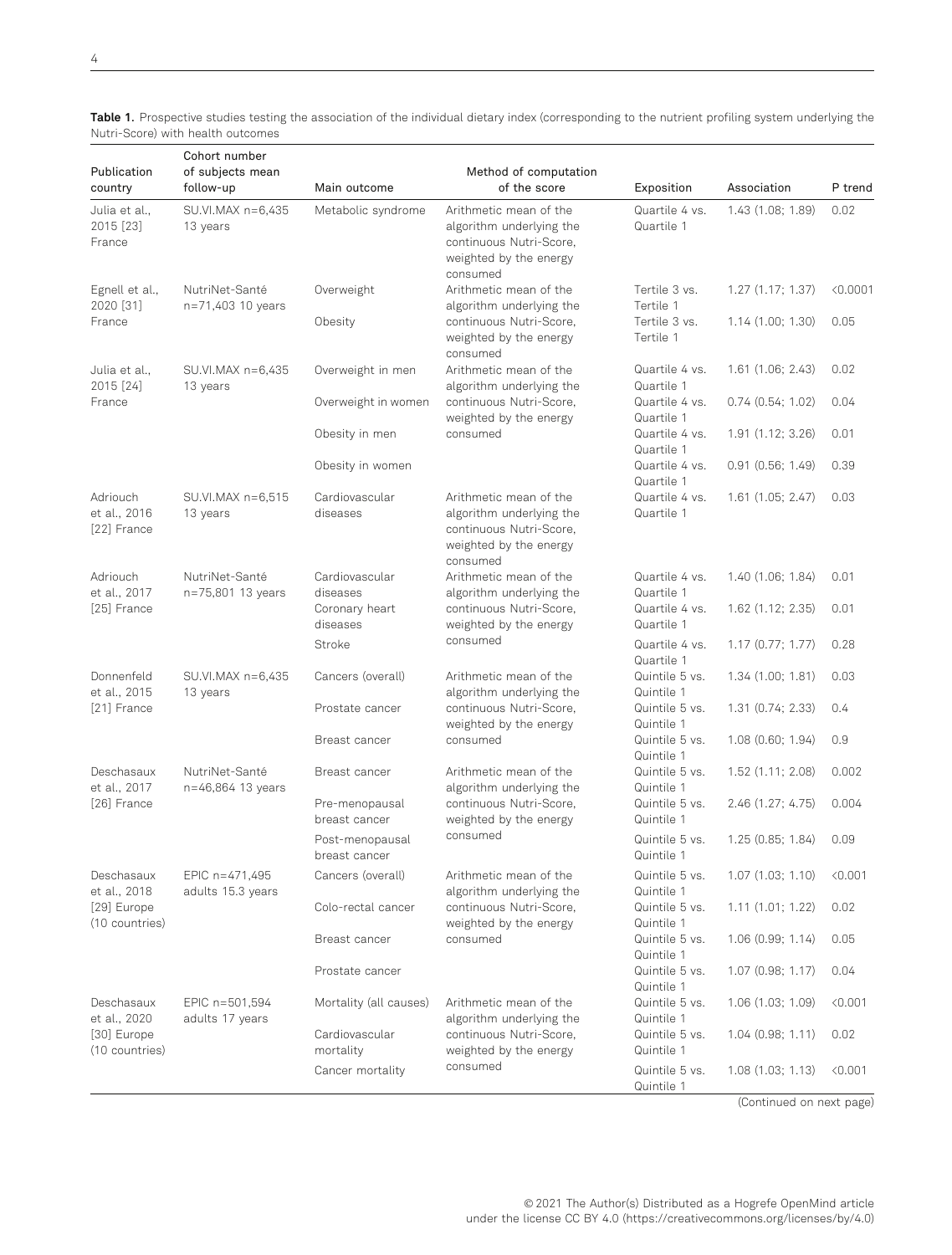| Table 1. (Continued) |  |
|----------------------|--|
|----------------------|--|

| Publication<br>country                       | Cohort number<br>of subjects mean<br>follow-up | Main outcome                | Method of computation<br>of the score                                                                                                                   | Exposition                   | Association         | P trend |
|----------------------------------------------|------------------------------------------------|-----------------------------|---------------------------------------------------------------------------------------------------------------------------------------------------------|------------------------------|---------------------|---------|
| Gomez-<br>Donoso et al<br>2020 [27]<br>Spain | SUN n=20,503<br>10 years                       | Mortality (all causes)      | Arithmetic mean of the<br>algorithm underlying the                                                                                                      | Quartile 4 vs.<br>Quartile 1 | 1.82(1.34; 2.47)    | < 0.001 |
|                                              |                                                | Cancer mortality            | continuous Nutri-Score.<br>weighted by the energy                                                                                                       | Quartile 4 vs.<br>Quartile 1 | 2.44(1.54; 3.85)    | < 0.001 |
|                                              |                                                | Cardiovascular<br>mortality | consumed                                                                                                                                                | Quartile 4 vs.<br>Quartile 1 | $1.02$ (0.52; 1.98) | 0.953   |
| Donat-Vargas<br>et al., 2020<br>[28] Spain   | ENRICA $n=12,054$<br>10 years                  | Mortality (all causes)      | Mean consumption of products<br>according to their Nutri-Score<br>(classes 1/A to 5/E)                                                                  | Quartile 4 vs.<br>Quartile 1 | 2.15(1.56; 2.97)    | < 0.001 |
|                                              |                                                |                             |                                                                                                                                                         | Quartile 4 vs.<br>Quartile 1 | 1.93 (1.34; 2.79)   | < 0.001 |
|                                              |                                                |                             |                                                                                                                                                         | Quartile 4 vs.<br>Quartile 1 | 1.72(1.21; 2.43)    | 0.002   |
|                                              |                                                | Mortality (all causes)      | Consumption (g/d) of products<br>classified Nutri-Score D or E                                                                                          | Tertile 3 vs.<br>Tertile 1   | 2.08 (1.52; 2.85)   | 0.013   |
|                                              |                                                | Cardiovascular<br>mortality | Arithmetic mean of the<br>algorithm underlying the                                                                                                      | Tertile 3 vs.<br>Tertile 1   | 2.82 (1.47; 5.34)   | 0.093   |
|                                              |                                                | Cancer mortality            | continuous Nutri-Score.<br>weighted by the energy<br>consumed<br>Mean consumption of products<br>according to their Nutri-Score<br>(classes 1/A to 5/E) | Tertile 3 vs.<br>Tertile 1   | 1.94(0.98; 3.82)    | 0.036   |

5

as well as the NutriNet-Santé cohort (46,864 subjects followed for 6 years) [26, 27], showed that the consumption of foods with lower FSA NPS scores (corresponding to a more favourable rating with Nutri-Score) was associated with a lower risk of developing chronic diseases, including cancers, cardiovascular disease, weight gain and metabolic syndrome. In Spain, the SUN cohort (20,503 subjects; 10 years of follow-up) [28] and the ENRICA cohort (12,054 adults followed 10 years) [29] also showed that the consumption of foods with a less favourable Nutri-Score classification was associated prospectively with a higher rate of all-cause mortality, cancer mortality [28] and cardiovascular mortality [29]. Two studies were carried out within EPIC, (the European Prospective Investigation on Cancer and nutrition) a very large European population including 521,000 participants in 10 European countries with a follow-up of more than 15 years. The first study [30], including data on 49,794 cancers diagnosed during the follow-up period, found that the consumption of foods with an unfavourable Nutri-Score rating was associated with an increased risk of developing cancer, most notably of the gastrointestinal tract as well as lung cancer in men and liver and breast cancer in women. In the second EPIC cohort study [31] where 53,112 deaths occurred during more than 17 years of follow-up, consumption of food with a less favourable Nutri-Score predicted greater all-cause-, cardiovascular- and cancer-related mortality.

Regarding the association between diet and weight gain, several studies were designed to validate the algorithm underlying the Nutri-Score using the data of the NutriNet-Santé cohort, involving more than 71,000 participants followed for 9 years [32]. The statistical analyses showed that all the versions of the FSA-NPS used in the different countries around the world were associated with weight gain and obesity. Interestingly, the variant used to calculate the Nutri-Score (FSA-NPS modified by the HCSP) was even more strongly associated with the risk of weight gain and obesity than the original model and the other versions of the FSA NPS score (i.e. the one modified for the calculation of the Australian/New-Zealand front-of-pack Health Star Rating or to define health claims in Australia/ New Zealand).

Finally, all the prospective cohort studies conducted in different contexts have consistently found an association between the consumption of foods with a favourable Nutri-Score and a lower risk of chronic diseases as well as reduced all-cause mortality. These results lead to the conclusion that, if each of the nutritional elements taken into account in the calculation of the Nutri-Score has a solid scientific justification, the aggregation of these components within the overall algorithm of its calculation has been strongly validated. This validation confirms the relevance and the reliability of the algorithm in terms of the different constituent elements that have been selected to be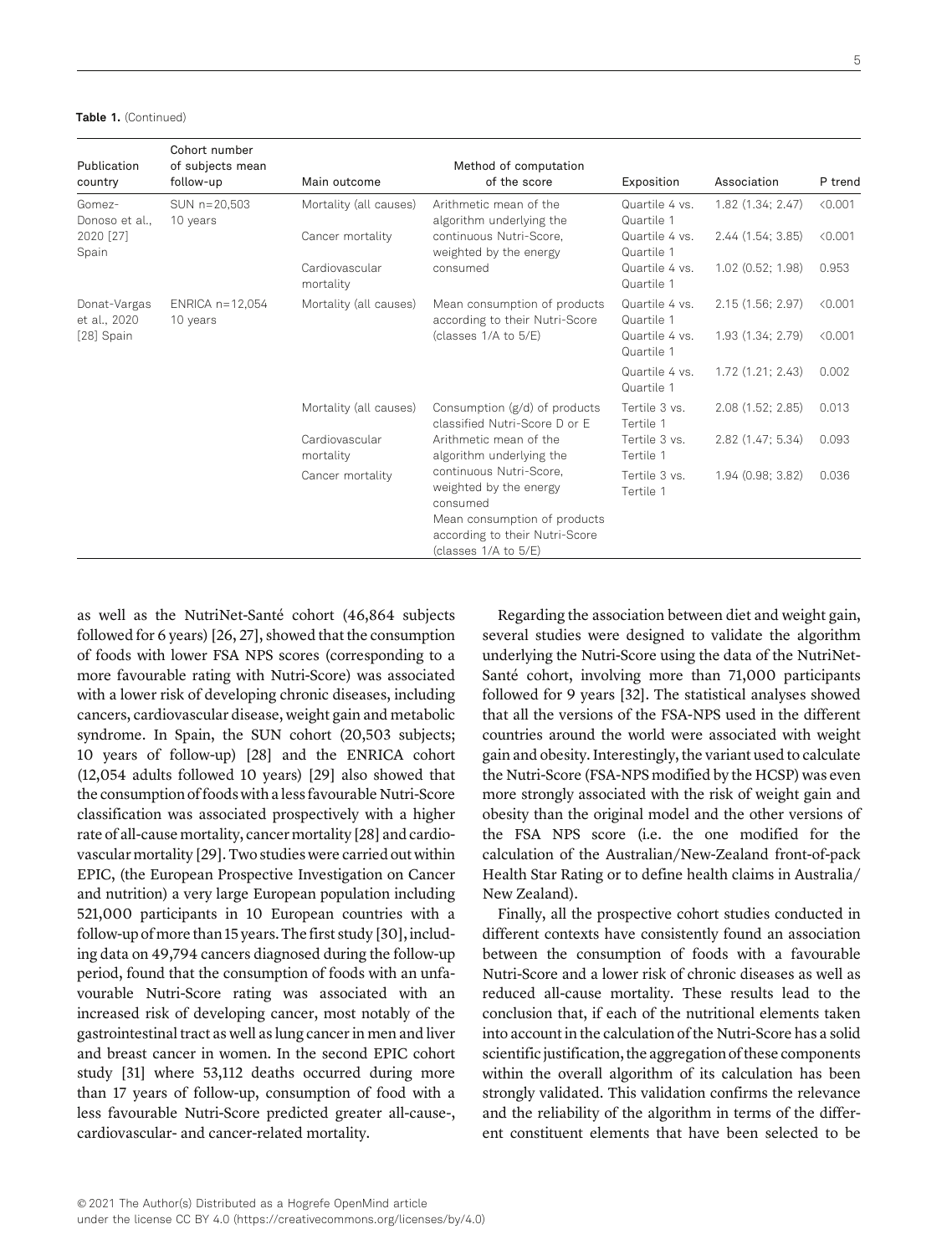incorporated, and the allocation of points to them. In the Spanish cohort SUN [28], the algorithm for calculating the Nutri-Score was consistent with the Mediterranean diet model evaluated by recognized indices (such as the a priori nine-item Mediterranean Diet Score proposed by Trichopoulou et al. [33]).

### Validation of the graphic format of the Nutri-Score

Numerous studies have evaluated the effectiveness of the five-colour, graded, Nutri-Score graphic format at consumer level, particularly compared to other existing logos.

#### Perception, attractiveness and preferences

The results of scientific studies performed on large populations (several thousand or tens of thousands of subjects) [34–36] and consumer surveys carried out in France [37], Spain [38], Belgium [39] and Germany [40] consistently demonstrate the superiority of Nutri-Score compared to the other nutrition labels tested, in terms of perception, ease of identification and speed of interpretation. All studies show that the Nutri-Score is perceived favourably by consumers and appears as the preferred format compared to other labels, particularly in populations with the lowest levels of nutritional knowledge. However, it is not sufficient that a graphic format is well perceived, appreciated and preferred by the population. The logo must also be effective in influencing consumers' food choices. For this reason, the graphic format should be shown to be well understood and helpful to consumers, in order to allow them to correctly categorise foods according to their nutritional quality.

#### Objective understanding

Here again, the Nutri-Score has been the subject of extensive studies, particularly in 12 European countries [41] on more than 12,000 subjects and six countries in North America, Latin America, Asia and Oceania on more than 6,000 subjects [42]. These studies have shown that Nutri-Score is the most effective label compared to other labels (e.g. UK Multiple Traffic Light, Chilean Health Warnings, Australian Health Star Ratings, GDA/Ris supported by food companies) to improve the ability of consumers to correctly classify foods according to their nutritional value irrespective of their socio-demographic category. A specific study carried out in France on more than 14,000 subjects [43] showed that the probability of correctly classifying products using Nutri-Score, compared to a control situation with no label available was particularly high in subjects from lower socio-economic backgrounds and those with lower levels of nutritional knowledge. Recently a study performed on a representative sample of 4,404 British participants, comparing four FOP nutrition

labels and a control group with no label found that all FOPLs were effective in improving participants' ability to correctly rank products according to healthiness with the greatest effectiveness seen for Nutri-Score, followed by Multiple Traffic Lights [44].

#### Impact on the nutritional quality of food purchases

The most important and relevant studies to examine the effectiveness of nutrition labels consider their impact on the nutritional quality of food actually purchased by the consumers. Several studies have tested the effect of Nutri-Score compared to no label or with other labels on consumers' choices in terms of nutritional composition of shopping baskets: four studies were carried out in virtual supermarkets (testing purchasing intentions in the general population, in students, in participants with chronic diseases and in populations from low socio-economic backgrounds) [45–47]; two large studies were carried out in experimental stores testing the effects of several labels on real purchases [48–50]; and a "real-world" study was carried out in 60 French supermarkets (10 supermarkets displaying the Nutri-Score; 10 the Traffic Light; 10 the SENS proposed by food retailers; 10 the GDA/Ris proposed by food product manufacturers; and 20 supermarkets without any labelling); In total, 1.7 million cash receipts were analysed [51, 52]. The results of all these studies on purchasing are consistent and show that the presence of the Nutri-Score improves the overall nutritional quality of shopping baskets and the performance of the Nutri-Score is superior to all other tested labels. These studies found that the overall nutritional quality of the shopping cart, assessed using the UK FSA NPS improved from 4.5 to 9.4% with Nutri-Score use and that the effect of Nutri-Score was particularly clear in participants from lower socio-economic backgrounds.

A modelling study (using the UK Preventable Risk Integrated Model (PRIME)) [53] based on the observed effects of Nutri-Score on the nutritional quality of the food product selections in shopping baskets estimated that overall mortality from chronic diseases could be reduced by 3.4% with its implementation. Moreover, another study [54] showed that the Nutri-Score was the most effective label to reduce the size of the portions chosen by consumers for products with a "low nutritional quality" thus helping to limit the overconsumption of these products.

Finally, the adoption of the Nutri-Score by public health bodies, different European states (in addition to France, Belgium, Germany, Spain, Luxembourg, the Netherlands and Switzerland), consumer associations (in particular the BEUC [Bureau européen des unions de consommateurs] gathering43European associations) and some food companies (several hundred in Europe adopted it after fighting it for several years) [55–57] is based on the large range of results of the scientific validation studies that followed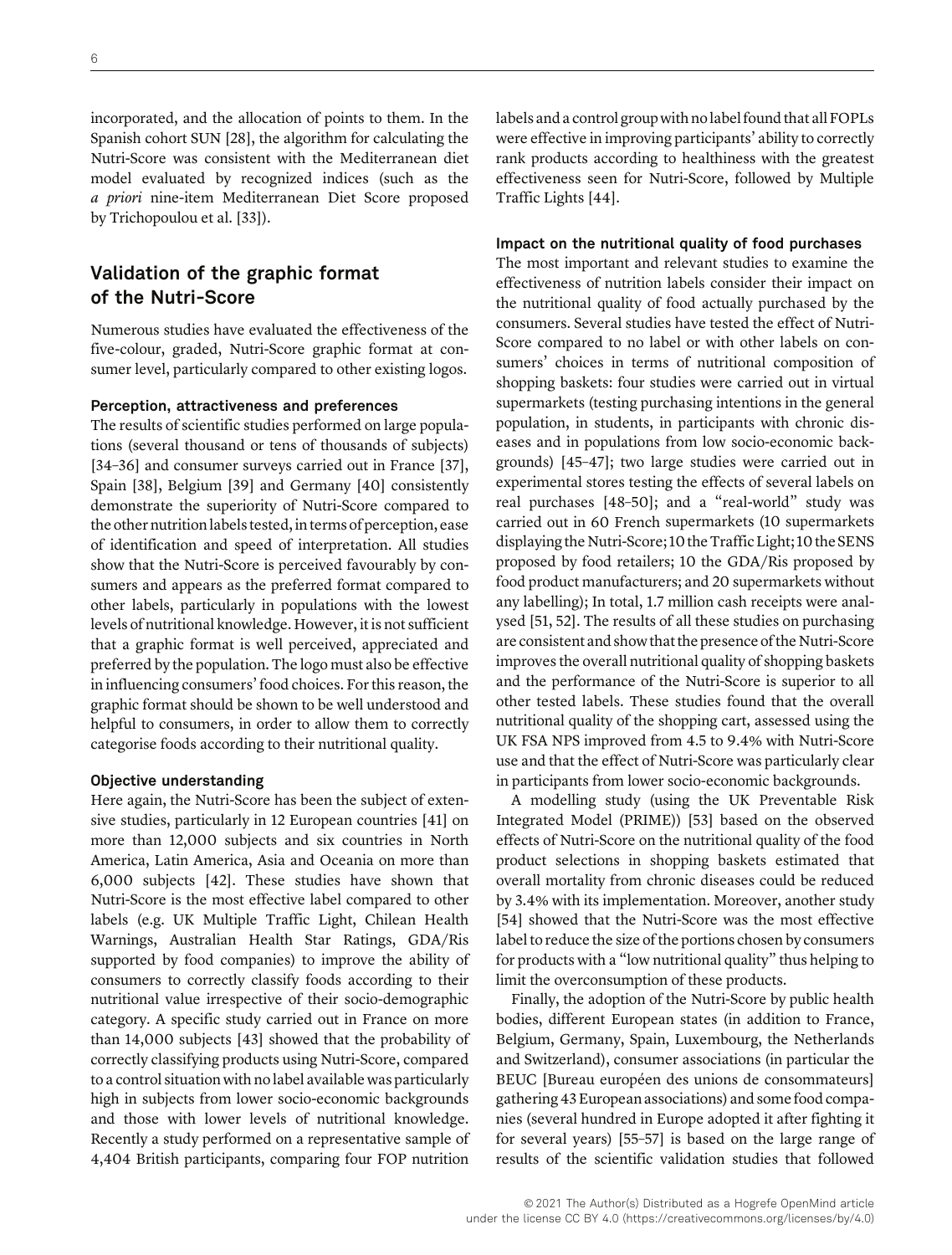the methodology proposed by WHO Europe and demonstrated the relevance of the computation algorithm and the effectiveness of its graphic format. These validation studies were conducted by independent academic research teams and have been published in peer-reviewed international scientific journals. No other labels currently discussed in Europe present such a robust scientific basis to validate their use. All these studies were methodologically rigorous when confirming the superior performance of Nutri-Score compared to other labels. These findings support widespread adoption and deployment of the Nutri-Score by governments in several European countries.

### The need for appropriate communication about how best to use the Nutri-Score and avoid misunderstanding

Of course, any adoption and implementation of Nutri-Score must include an effective communications strategy which outlines evidence for its impact and effectiveness in a clear and transparent way. Relevant information will have to be relayed not just by nutritional scientists and other health professional stakeholders (e.g. medical doctors, dieticians, pharmacists) but also by less conventional dissemination strategies such as with social media influencers, which may be more likely to reach larger segments of the population.

### The Nutri-Score is a graded label providing comparative information in relative terms

To foster an accurate understanding of Nutri-Score and avoid any confusion or misinterpretation, an important consideration is that it does not inform consumers about the absolute nutritional value of food products, only their relative terms in comparison to other similar products. It is not intended to characterize foods as "healthy" or "unhealthy" as a binary labelling scheme would, such as the Scandinavian Key Hole to mark "recommended" foods or the Chilean warning logos which mark foods to "avoid"). The Nutri-Score is a gradual label with five categories which makes it possible to provide information in relative value on the fact that, depending on the colour/letter, the overall nutritional composition is more or less nutritionally favourable, thus facilitating comparisons of nutritional value across different foods. However, this comparison between foods is only of interest if it concerns foods the consumer needs to compare in real-life situations during purchase or consumption. Here again it should be remembered that the Nutri-Score allows for a comparison of the nutritional value of:

a) Foods belonging to the same category, for example in breakfast cereals, comparing mueslis to chocolate

cereals, or chocolate and filled cereals; or in biscuits, comparing fruit cookies to chocolate cookies; or meat lasagna to salmon lasagna or spinach lasagna; or different pasta dishes; different types of pizzas; or different types of beverages (e.g. water, fruit juices, fruit drinks, sodas). In each of these categories the Nutri-Score can vary largely, with the ultimate aim of providing useful information with which consumers scan make an informed choice;

- b) Similar food items proposed by different brands, e.g., comparing chocolate-filled cereal from one brand to its "equivalent" from another brand or chocolate cookies from different brands. The Nutri-Score can vary largely, which is also useful information to help consumers recognize foods of better nutritional value;
- c) Foods belonging to different categories but taking into consideration that these comparisons are of interest and meaningful only if they are truly relevant, comparing foods that are really "comparable" in their conditions of use (alternatives used under the same conditions of usage, e.g. the different fats for cooking or seasoning; or in connection with the same period of consumption e.g. food taken for snacking, at breakfast, in dessert, or as an aperitif) or conditions of purchases (alternatives sold in the same aisles e.g. beverage sections, cooking oil sections, ready-meal sections, dairy products, breakfast cereals or sandwiches).

Thus, it is important to note that the Nutri-Score does not endorse or give a "seal of approval" and therefore does not recommend foods classified as A or B on the pretext that they would be "healthy". Rather, Nutri-Score serves to emphasize that these products are preferable over their lower-ranked Nutri-Score alternatives that might be "competing" for purchase or consumption.

In the same way, it may be perfectly reasonable to consume foods that are classified as D or E as part of a balanced diet, especially traditional foods, but Nutri-Score ought to prompt consumer awareness that they need to be eaten only in limited quantities and infrequently. This is entirely consistent with the principles of the Mediterranean Diet Model and with food-based dietary guidelines.

### The Nutri-Score is not a substitute for general public health recommendations

Another major point that is important to highlight in communication to the public is that the Nutri-Score (like all front-of-pack nutrition labels) is not a substitute for general public health recommendations and particularly for food-based dietary guidelines that aim to direct consumers towards a healthy diet. The two approaches are absolutely complementary. While nutrition logos apply to specific products, nutrition recommendations focus on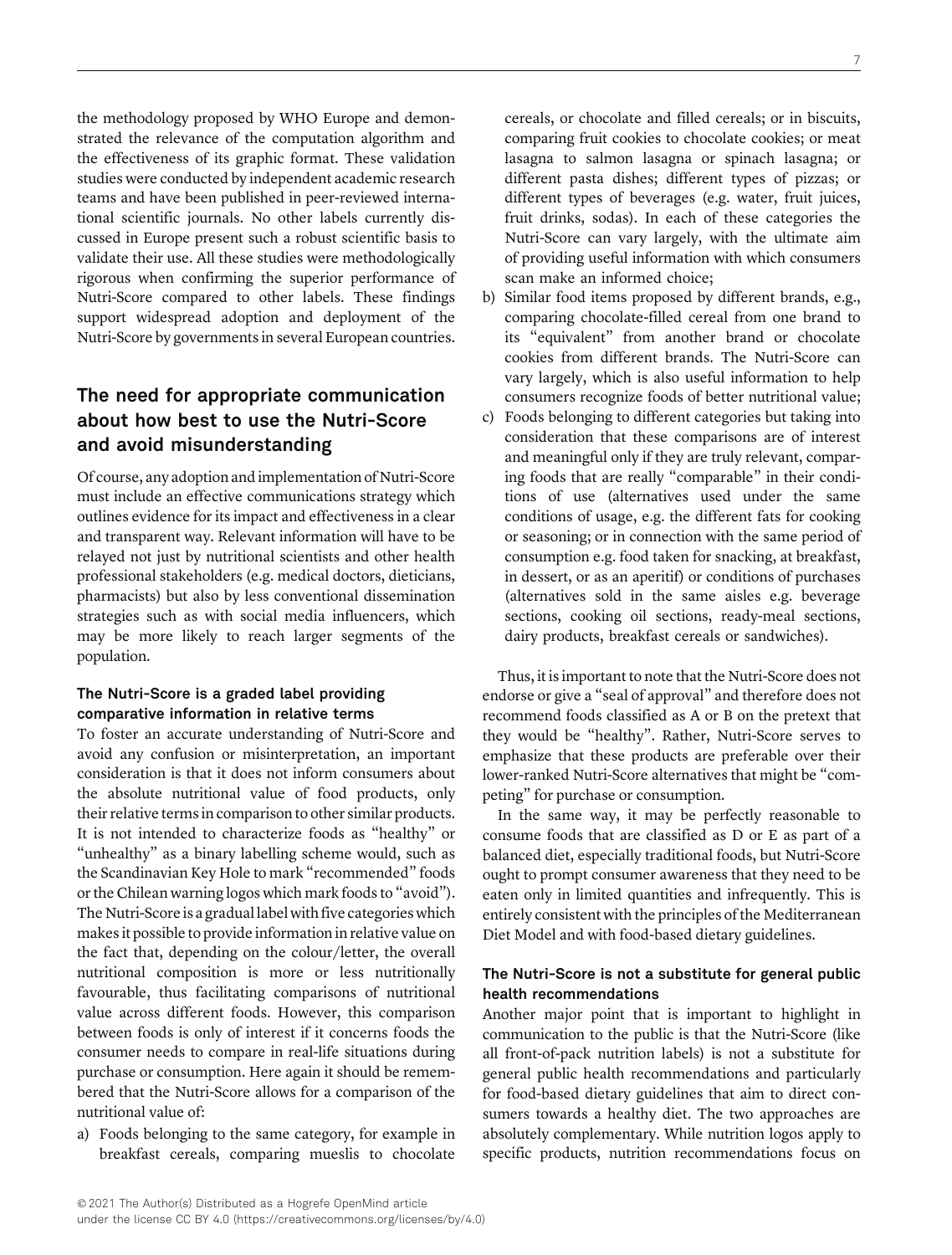the consumption of large "generic" food groups (e.g. fruits and vegetables, legumes, dairy products, meat, fish, added fats, sweet products). For some of these food groups, a quantitative frequency of consumption is provided (e.g. at least five fruits and vegetables a day, fish twice a week, a handful of unsalted nuts a day), while qualitative advice can be given for others (such as limiting salt, sugar, fat, giving preference to whole grains and vegetable fats over animal fats, giving preference to olive oil). Finally, it is recommended to promote the consumption of unprocessed or minimally processed foods and limit ultra-processed foods and to promote home-made meals.

However, within generic food groups (recommended or not), there is a large variability in composition across the range of industrial foods available to consumers. For example, fish can be bought raw, canned, smoked, breaded or chopped. All of these forms fall within the definition of the "fish" group. Food-based dietary guidelines recommend eating fish, especially fatty fish. But fish, depending on the form of sale, may not contain any salt (if fresh) or up to4g of salt per 100g if smoked (corresponding to alarge proportion of the daily recommendations for salt). The Nutri-Score provides information on the differences in overall nutritional value according to variations of that particular type of food: fresh salmon is classified A, canned salmon is classified B and smoked salmon is classified D. This is particularly useful for consumers since the generic recommendation to "eat fish" does not differentiate the potential nutritional compositions of the different forms of the same food. Thus, the Nutri-Score acts in a complementary way to nutritional recommendations as it can help consumers modify the amount and frequency of consumption of different forms of fish and other foods.

Even for foods whose consumption must be limited according to nutritional recommendations (e.g., crisps or sweet desserts or pizzas), there is also great variability in terms of nutritional composition for salt, saturated fatty acids, sugar, calories and fibre. Thus, even if the generic recommendation is to limit the consumption of these products that are high in fat, salt or sugar, Nutri-Score can help consumers to identify those with the least unfavourable composition. Nutri-Score is also informative when comparing similar products with the same name on their packaging (e.g. "cheese pizza", "chocolate cookies"), but with major differences in nutritional composition between brands. While pizza consumption should be limited overall, it is important to help consumers to identify the brands offering pizzas with the best Nutri-Score. This could ultimately incentivise food companies to reformulate their less healthy products.

Once again, the Nutri-Score does not claim that cheese pizzas or breakfast cereals even correctly ranked by Nutri-Score are necessarily "healthy", rather its objective is to help consumers who have decided to eat them to choose the product with the least unfavourable composition (best ranked by Nutri-Score).

The alignment of the Nutri-Score with nutritional recommendations appears globally consistent for a very large majority of foods present on the food market. Due to the high variability apparent both in food categories to promote as well as food categories to limit, Nutri-Score provides supplementary information to orient consumers toward foods with a better nutritional composition (with less unfavourable nutrients and/or more favourable elements). Even if this may lead to occasional discrepancies and misclassifications, these can be resolved in the future by minor modification of the components in the algorithm. The Nutri-Score should serve as a complementary tool to food-based dietary guidelines. However, it is crucial to have accurate and clear communication to consumers, which emphasises the primacy of nutritional recommendations on which food groups should be promoted or limited for optimal dietary health, including a preference for no or minimally processed, home-made foods. Only then, for each food group, if pre-packed foods have to be selected, Nutri-Score can inform the selection of those packaged products with better nutritional value in any given category.

Even if Nutri-Score has some limitations (as all FPLs do), it is important to bear in mind that it works all the same perfectly for tens of thousands of foods. In order to improve it regularly, an update of the algorithm underlying the Nutri-Score is planned every three years. This update is planned to be based exclusively on scientific data (without leaving room for lobbies who might wish to distort the Nutri-Score in favour of commercial interests). Of course, considerations such as the position of sweetened beverages or the ability to better discriminate whole grains will need to be considered by the scientific committee composed of independent experts who are currently in charge of this update at European level.

### The Nutri-Score is only one element of public health nutrition policy

Finally, the Nutri-Score, like all front-of-pack nutrition labels is only one element of any public health nutrition strategy. It complements other public health measures and in particular nutrition education, communication on generic recommendations, marketing and advertising regulation, as well as taxation and subsidies schemes to facilitate access to nutritionally healthy food for all.

Communication and education on Nutri-Score must mobilize all relevant actors: nutrition and public health institutions, nutritionists and dietitians, other health professionals, as well as stakeholders from wider society including teachers, policy makers and other actors. The implementation of the Nutri-Score front-of-pack nutrition label is not,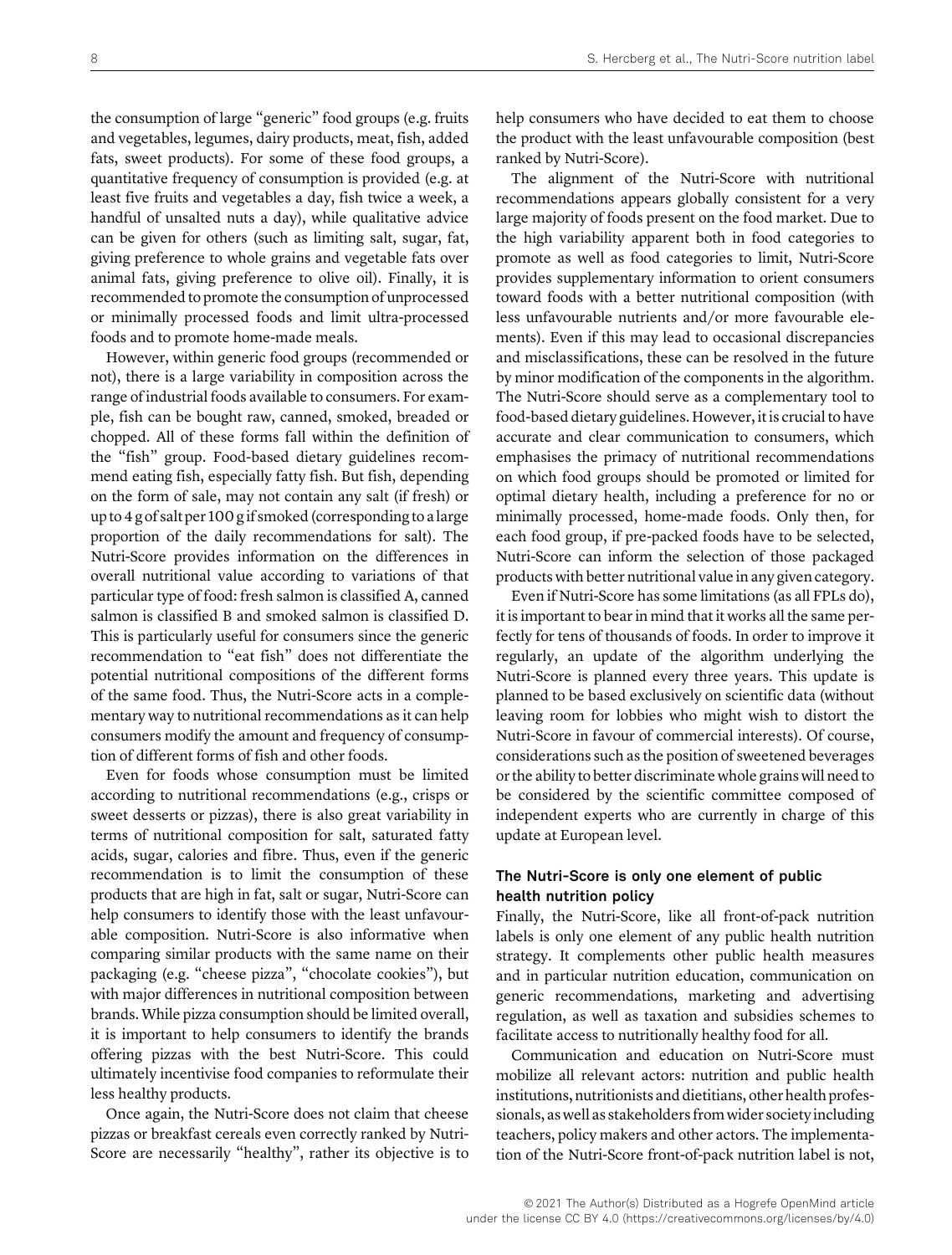by itself, able to solve all the nutritional problems European countries have to face. But this simple measure of transparency, which has been scientifically demonstrated as effective, will be an important step to help consumers make more healthy food choices.

### Conclusion

In May 2020, the European Commission (EC) announced the intended adoption of a mandatory FOPNL before the end of 2022, as part of its Farm-to Fork-Strategy. However, only scientific evidence must guide political decisions of the EC in the field of public health and the choice of a nutrition label for Europe must correspond to this requirement alone, and not to the interests of economic power players or the member states that defend them. The Nutri-Score, developed by academic researchers without any conflicts of interest – is the only front-of-pack nutrition label in Europe that has been the subject of a large number of scientific studies published in peer-reviewed international scientific journals, demonstrating its effectiveness, relevance, and utility to consumers and to public health, as well as its ability to outperform other existing labels or labels supported by industry lobbyist groups. The extensive research body of work concerning the Nutri-Score supports the adoption of the Nutri-Score by EC as a harmonised and mandatory nutrition label for Europe.

### Electronic Supplementary Material

The electronic supplementary material (ESM) is available with the online version of the article at [https://doi.org/](https://doi.org/10.1024/0300-9831/a000722) 10.1024/0300-9831/a[000722](https://doi.org/10.1024/0300-9831/a000722)

ESM 1. Group of European scientists supporting the implementation of Nutri-Score in Europe (PDF)

### References

- 1. Julia C, Hercberg S. Development of a new front-of-pack nutrition label in France: the five-Colour Nutri-Score. Public Health Panorama. 2017;3:712–25.
- 2. Rayner M, Scarborough P, Stockley L, Boxer A. Nutrient Profiles: Further Refinement and Testing of Model SSCg3d. London: Food Standards Agency; 2005.
- 3. Rayner M, Scarborough P, Boxer A, Stockley L. Nutrient profiles: development of final model. London: Food Standards Agency; 2005.
- 4. Rayner M, Scarborough P, Stockley L. Nutrient profiles: options for definitions for use in relation to food promotion and children's diets. London: Food Standards Agency; 2004.
- 5. Rayner M, Scarborough P, Stockley L. Nutrient profiles: applicability of currently proposed model for uses in relation to promotion of foods to children aged 5–10 and adults. London: Food Standards Agency; 2005.
- 6. Arambepola C, Scarborough P, Rayner M. Validating a nutrient profile model. Public Health Nutr. 2008;11:371–378.
- 7. Rayner M, Scarborough P, Lobstein T. The UK Ofcom Nutrient Profiling Model – Defining "healthy" and "unhealthy" food and drinks for TV advertising to children. 2009. [Available from:](http://dx.doi.org/) [https://www.ndph.ox.ac.uk/food-ncd/files/about/uk-ofcom](https://www.ndph.ox.ac.uk/food-ncd/files/about/uk-ofcom-nutrient-profile-model.pdf)[nutrient-profile-model.pdf](https://www.ndph.ox.ac.uk/food-ncd/files/about/uk-ofcom-nutrient-profile-model.pdf)
- 8. Haut Conseil de la Santé Publique (HCSP). Avis relatif à l'information sur la qualité nutritionnelle des produits alimentaires. 2015. [Available from: http://www.hcsp.fr/Explore.](http://www.hcsp.fr/Explore.cgi/avisrapportsdomaine?clefr=519) [cgi/avisrapportsdomaine?clefr=519](http://www.hcsp.fr/Explore.cgi/avisrapportsdomaine?clefr=519)
- 9. Agence Nationale de Sécurité Sanitaire, Environnement et Santé au Travai, ANSES. 2019. [Available from: https://www.](https://www.anses.fr/fr/system/files/NUT2019SA0086.pdf) [anses.fr/fr/system/files/NUT2019SA0086.pdf](https://www.anses.fr/fr/system/files/NUT2019SA0086.pdf)
- 10. Townsend MS. Where is the science? What will it take to show that nutrient profiling systems work? Am J Clin Nutr 2010; 91:1109S–15S.
- 11. Grunert KG, Wills JM. A review of European research on consumer response to nutrition information on food labels. J Public Health. 2007;15:385–99.
- 12. WHO. Guiding principles and framework manual for front-ofpack labelling for promoting healthy dietPre-formatted final draft. 2019. [Available from: https://www.who.int/nutrition/](https://www.who.int/nutrition/publications/policies/guidingprinciples-labelling-promoting-healthydiet.pdf?ua=1) [publications/policies/guidingprinciples-labelling-promoting](https://www.who.int/nutrition/publications/policies/guidingprinciples-labelling-promoting-healthydiet.pdf?ua=1)[healthydiet.pdf?ua=1](https://www.who.int/nutrition/publications/policies/guidingprinciples-labelling-promoting-healthydiet.pdf?ua=1)
- 13. WHO. Manual to develop and implement front-of-pack nutrition labelling. Guidance for countries on the selection and testing of evidence-informed front-of-pack nutrition labelling systems in the WHO European Region. 2020. [Avail](http://dx.doi.org/)[able from: https://apps.who.int/iris/bitstream/handle/10665/](https://apps.who.int/iris/bitstream/handle/10665/336988/WHO-EURO-2020-1569-41320-56234-eng.pdf?sequence=1&isAllowed=y) [336988/WHO-EURO-2020-1569-41320-56234-eng.pdf?](https://apps.who.int/iris/bitstream/handle/10665/336988/WHO-EURO-2020-1569-41320-56234-eng.pdf?sequence=1&isAllowed=y) [sequence=1&isAllowed=y](https://apps.who.int/iris/bitstream/handle/10665/336988/WHO-EURO-2020-1569-41320-56234-eng.pdf?sequence=1&isAllowed=y)
- 14. WHO. Appendix: Detailed description of additional validation studies that may be considered to select and evaluate a front-of-pack labelling scheme. 2020. [Available from: https://](https://apps.who.int/iris/bitstream/handle/10665/336989/WHO-EURO-2020-1570-41321-56235-eng.pdf?sequence=2&isAllowed=y) [apps.who.int/iris/bitstream/handle/10665/336989/WHO-](https://apps.who.int/iris/bitstream/handle/10665/336989/WHO-EURO-2020-1570-41321-56235-eng.pdf?sequence=2&isAllowed=y)[EURO-2020-1570-41321-56235-eng.pdf?](https://apps.who.int/iris/bitstream/handle/10665/336989/WHO-EURO-2020-1570-41321-56235-eng.pdf?sequence=2&isAllowed=y) [sequence=2&isAllowed=y](https://apps.who.int/iris/bitstream/handle/10665/336989/WHO-EURO-2020-1570-41321-56235-eng.pdf?sequence=2&isAllowed=y)
- 15. Ministère des Solidarités et de la Santé. Scientific articles and papers published on the Nutri-Score. 2021. [Available](http://dx.doi.org/) [from: https://solidarites-sante.gouv.fr/prevention-en-sante/](https://solidarites-sante.gouv.fr/prevention-en-sante/preserver-sa-sante/nutrition/article/articles-scientifiques-et-documents-publies-relatifs-au-nutri-score) [preserver-sa-sante/nutrition/article/articles-scientifiques](https://solidarites-sante.gouv.fr/prevention-en-sante/preserver-sa-sante/nutrition/article/articles-scientifiques-et-documents-publies-relatifs-au-nutri-score)[et-documents-publies-relatifs-au-nutri-score](https://solidarites-sante.gouv.fr/prevention-en-sante/preserver-sa-sante/nutrition/article/articles-scientifiques-et-documents-publies-relatifs-au-nutri-score)
- 16. Dréano-Trécant L, Egnell M, Hercberg S, Galan P, Soudon J, Fialon M, et al. Performance of the front-of-pack nutrition label Nutri-Score to discriminate the nutritional quality of foods products: a comparative study across 8 European countries. Nutrients. 2020;12(5):1303–8.
- 17. Szabo de Edelenyi F, Egnell M, Galan P, Hercberg S, Julia C. Ability of the front-of-pack nutrition label Nutri-Score to discriminate nutritional quality of food products in 13 European countries and consistency with nutritional recommendations. 2020. [Available from: https://solidarites-sante.gouv.](https://solidarites-sante.gouv.fr/IMG/pdf/rapport_eren_off_7_countries.pdf) [fr/IMG/pdf/rapport\\_eren\\_off\\_7\\_countries.pdf](https://solidarites-sante.gouv.fr/IMG/pdf/rapport_eren_off_7_countries.pdf)
- 18. Julia C, Ducrot P, Péneau S, Deschamps V, Méjean C, Fézeu L, et al. Discriminating nutritional quality of foods using the 5- Color nutrition label in the French food market: consistency with nutritional recommendations. Nutr J. 2015;14:100.
- 19. Julia C, Kesse-Guyot E, Touvier M, Mejean C, Fezeu L, Hercberg S. Application of the British Food Standards Agency nutrient profiling system in a French food composition database. Brit. J. Nutr. 2014;112:1699–705.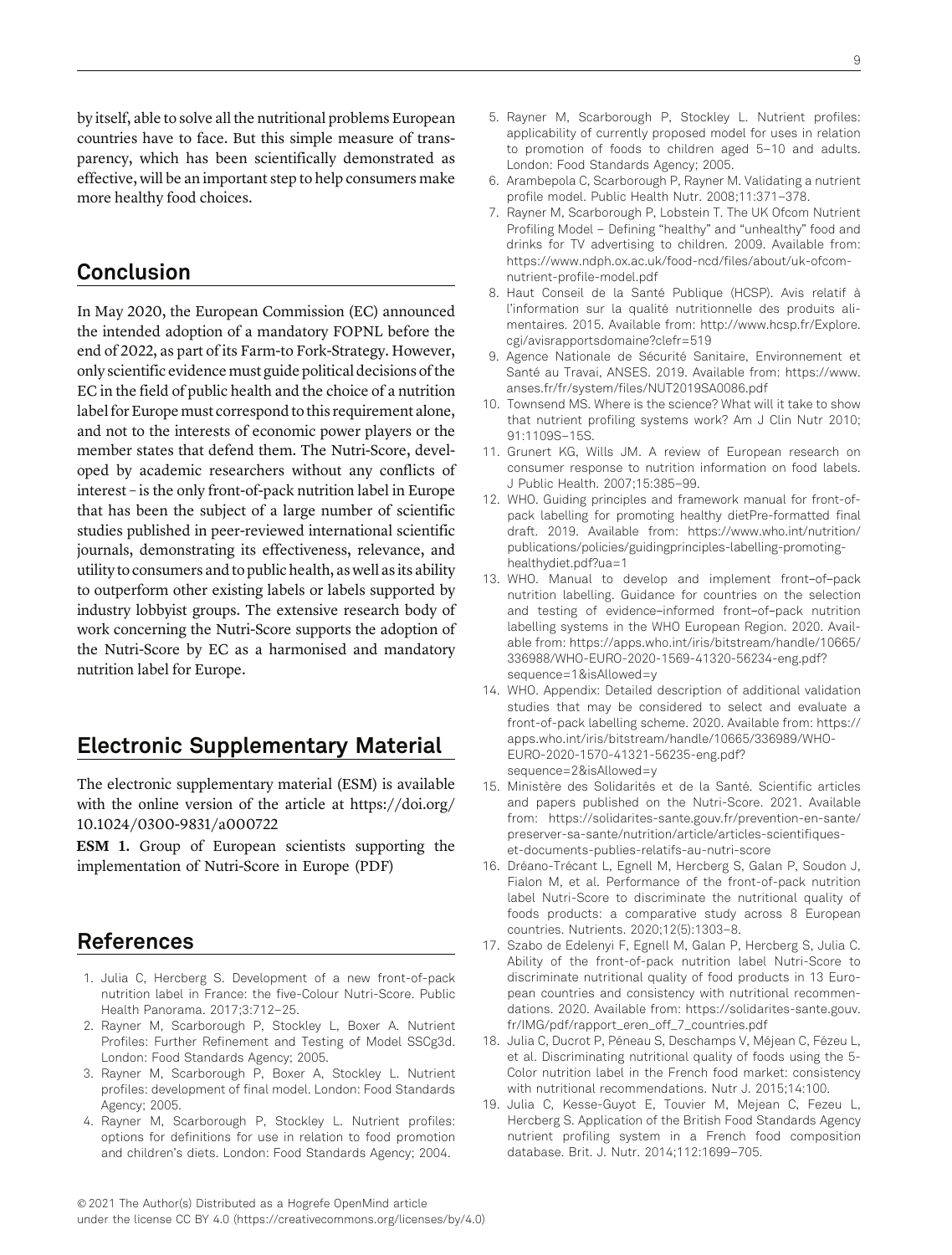- 20. Julia C, Méjean C, Touvier M, Péneau S, Lassale C, Ducrot P, et al. Validation of the FSA nutrient profiling system dietary index in French adults-findings from SUVIMAX study. Eur J Nutr. 2016;55(5):1901–10.
- 21. Deschamps V, Julia C, Salanave B, Verdot C, Hercberg S, Castetbon K. Score de qualité nutritionnelle des aliments de la Food Standards Agency appliqué aux consommations alimentaires individuelles des adultes en France. Bulletin Epidémiologique Hebdomadaire. 2015;466–75.
- 22. Donnenfeld M, Julia C, Kesse-Guyot E, Méjean C, Ducrot P, Péneau S, et al. Prospective association between cancer risk and an individual dietary index based on the British Food Standards Agency Nutrient Profiling System. Br J Nutr. 2015;114:1702–10.
- 23. Adriouch S, Julia C, Kesse-Guyot E, Méjean C, Ducrot P, Péneau S, et al. Prospective association between a dietary quality index based on a nutrient profiling system and cardiovascular disease risk. Eur J Prev Cardiol. 2016;23: 1669–76.
- 24. Julia C, Fézeu LK, Ducrot P, Méjean C, Péneau S, Touvier M, et al. The Nutrient Profile of Foods Consumed Using the British Food Standards Agency Nutrient Profiling System Is Associated with Metabolic Syndrome in the SU.VI.MAX Cohort. J Nutr. 2015;145:2355–61.
- 25. Julia C, Ducrot P, Lassale C, Fézeu L, Méjean C, Péneau S, et al. Prospective associations between a dietary index based on the British Food Standard Agency nutrient profiling system and 13-year weight gain in the SU.VI.MAX cohort. Prev Med. 2015;81:189–94.
- 26. Adriouch S, Julia C, Kesse-Guyot E, Ducrot P, Péneau S, Méjean C, et al. Association between a dietary quality index based on the food standard agency nutrient profiling system and cardiovascular disease risk among French adults. Int J Cardiol. 2017;234:22–7.
- 27. Deschasaux M, Julia C, Kesse-Guyot E, Lécuyer L, Adriouch S, Méjean C, et al. Are self-reported unhealthy food choices associated with an increased risk of breast cancer? Prospective cohort study using the British Food Standards Agency nutrient profiling system. BMJ Open. 2017;7(6).
- 28. Gómez-Dono so C, Martínez-González MÁ, Perez-Cornago A, Sayón-Orea C, Martínez JA, Bes-Rastrollo M. Association between the nutrient profile system underpinning the Nutri-Score front-of-pack nutrition label and mortality in the SUN Project: a prospective cohort study. Clin Nutr. 2021;40(3): 1085–94.
- 29. Donat-Vargas C, Sandoval-Insausti H, Rey-García J, Banegas JR, Rodríguez-Artalejo F, Guallar-Castillón P. Five-color Nutri-Score labeling and mortality risk in a nationwide, population-based cohort in Spain: the Study on Nutrition and Cardiovascular Risk in Spain (ENRICA). Am J Clin Nutr. 2021;113(5):1301–11.
- 30. Deschasaux M, Huybrechts I, Murphy N, Julia C, Hercberg S, Srour B, et al. Nutritional quality of food as represented by the FSAm-NPS nutrient profiling system underlying the Nutri-Score label and cancer risk in Europe: Results from the EPIC prospective cohort study. PLoS Med. 2018;15(9): e1002651.
- 31. Deschasaux M, Huybrechts I, Julia C, Hercberg S, Egnell M, Srour B, et al. Association between nutritional profiles of foods underlying Nutri-Score front-of-pack labels and mortality: EPIC cohort study in 10 European countries. BMJ. 2020;370.<https://doi.org/10.1136/bmj.m3173>
- 32. Egnell M, Seconda L, Neal B, Mhurchu CN, Rayner M, Jones A, et al. Prospective associations of the original Food Standards Agency nutrient profiling system and three variants with weight gain, overweight and obesity risk: results from the

French NutriNet-Santé cohort. Br J Nutr. 2021;125(8):902–14. <https://doi.org/10.1017/S0007114520003384>

- 33. Trichopoulou A, Costacou T, Bamia C, Trichopoulos D. Adherence to a Mediterranean diet and survival in a Greek population. N. Engl. J. Med. 2003;348:2595–6.
- 34. Ducrot P, Mejean C, Julia C, Kesse-Guyot E, Touvier M, Fezeu L, et al. Effectiveness of front-of-pack nutrition labels in French Adults: Results from the NutriNet-Sante Cohort Study. PLoS One. 2015;10(10):e0140898. [https://doi.org/10.1371/](https://doi.org/10.1371/journal.pone.0140898) [journal.pone.0140898](https://doi.org/10.1371/journal.pone.0140898)
- 35. Julia C, Péneau S, Buscail C, Gonzalez R, Touvier M, Hercberg S, et al. Perception of different formats of front-ofpack nutrition labels according to sociodemographic, lifestyle and dietary factors in a French population: cross-sectional study among the NutriNet-Santé cohort participants. BMJ Open. 2017;7:e016108. [https://doi.org/10.1136/bmjopen-2017-](https://doi.org/10.1136/bmjopen-2017-016108) [016108](https://doi.org/10.1136/bmjopen-2017-016108)
- 36. De Temmerman J, Heeremans E, Slabbinck H, Vermeir I. The impact of the Nutri-Score nutrition label on perceived healthiness and purchase intentions. Appetite. 2021;157:104995. <https://doi.org/10.1016/j.appet.2020.104995>
- 37. Sarda B, Julia C, Serry AJ, Ducrot P. Appropriation of the Front-of-Pack Nutrition Label Nutri-Score across the French Population: Evolution of Awareness, Support, and Purchasing Behaviors between 2018 and 2019. Nutrients. 2020;12(9): 2887.<https://doi.org/10.3390/nu12092887>
- 38. Eurocoop. HISPACOOP Study on Nutri-Score [Internet]. 2020 Jan; [\[cited 2021 Jul 5\]. Available from: https://www.euro](https://www.eurocoop.coop/news/281-HISPACOOP-Survey-on-Nutri-Score.html)[coop.coop/news/281-HISPACOOP-Survey-on-Nutri-Score.](https://www.eurocoop.coop/news/281-HISPACOOP-Survey-on-Nutri-Score.html) [html](https://www.eurocoop.coop/news/281-HISPACOOP-Survey-on-Nutri-Score.html)
- 39. Test Achat. 2020. [Available from: https://www.test-achats.](https://www.test-achats.be/sante/alimentation-et-nutrition/alimentation-saine/presse/2020/sondage-de-test-achats-une-majorite-est-favorable-a-un-nutri-score-obligatoire) [be/sante/alimentation-et-nutrition/alimentation-saine/](https://www.test-achats.be/sante/alimentation-et-nutrition/alimentation-saine/presse/2020/sondage-de-test-achats-une-majorite-est-favorable-a-un-nutri-score-obligatoire) [presse/2020/sondage-de-test-achats-une-majorite-est](https://www.test-achats.be/sante/alimentation-et-nutrition/alimentation-saine/presse/2020/sondage-de-test-achats-une-majorite-est-favorable-a-un-nutri-score-obligatoire)[favorable-a-un-nutri-score-obligatoire](https://www.test-achats.be/sante/alimentation-et-nutrition/alimentation-saine/presse/2020/sondage-de-test-achats-une-majorite-est-favorable-a-un-nutri-score-obligatoire)
- 40. BMEL. Evaluation von erweiterten Nährwertkennzeichnungs-Modellen – Ergebnisbericht der Fokusgruppendiskussionen. 2019 Aug. [Available from: https://www.bmel.de/SharedDocs/](https://www.bmel.de/SharedDocs/Downloads/DE/_Ernaehrung/Lebensmittel-Kennzeichnung/Ergebnisbericht_Fokusgruppenbefragung_TeilB_eNWK.pdf?__blob=publicationFile&v=3) [Downloads/DE/\\_Ernaehrung/Lebensmittel-Kennzeichnung/](https://www.bmel.de/SharedDocs/Downloads/DE/_Ernaehrung/Lebensmittel-Kennzeichnung/Ergebnisbericht_Fokusgruppenbefragung_TeilB_eNWK.pdf?__blob=publicationFile&v=3) [Ergebnisbericht\\_Fokusgruppenbefragung\\_TeilB\\_eNWK.pdf?](https://www.bmel.de/SharedDocs/Downloads/DE/_Ernaehrung/Lebensmittel-Kennzeichnung/Ergebnisbericht_Fokusgruppenbefragung_TeilB_eNWK.pdf?__blob=publicationFile&v=3) [\\_\\_blob=publicationFile&v=3](https://www.bmel.de/SharedDocs/Downloads/DE/_Ernaehrung/Lebensmittel-Kennzeichnung/Ergebnisbericht_Fokusgruppenbefragung_TeilB_eNWK.pdf?__blob=publicationFile&v=3)
- 41. Egnell M, Talati Z, Galan P, Andreeva V, Vandevijvere S, Gombaud M, et al. Objective understanding of the Nutri-score front-of-pack label by European consumers and its effect on food choices: an online experimental study. Intern J Behav Nutr Phy Activ. 2020;17:146.
- 42. Egnell M, Talati Z, Hercberg S, Pettigrew S, Julia C. Objective Understanding of Front-of-Package Nutrition Labels: An International Comparative Experimental Study across 12 Countries. Nutrients. 2018;10(10):1542.
- 43. Ducrot P, Mejean C, Julia C, Kesse-Guyot E, Touvier M, Fezeu LK, et al. Objective understanding of front-of-package nutrition labels among nutritionally at-risk individuals. Nutrients. 2015;7(8):7106–25.
- 44. Packer J, Russell SJ, Ridout D, Hope S, Conolly A, Jessop C, et al. Assessing the effectiveness of front of pack labels: findings from an online randomised-controlled experiment in a representative British sample. Nutrients. 2021;13(3):900. <https://doi.org/10.3390/nu13030900>
- 45. Ducrot P, Julia C, Mejean C, Kesse-Guyot E, Touvier M, Fezeu LK, et al. Impact of different front-of-pack nutrition labels on consumer purchasing intentions: a randomized controlled trial. Am J Prev Med. 2016;50:627–36.
- 46. Egnell M, Boutron I, Péneau S, Ducrot P, Touvier M, Galan P, et al. Front-of-pack labeling and the nutritional quality of students' food purchases: a 3-arm randomized controlled trial. Am J Public Health. 2019;109(8):1122–9.